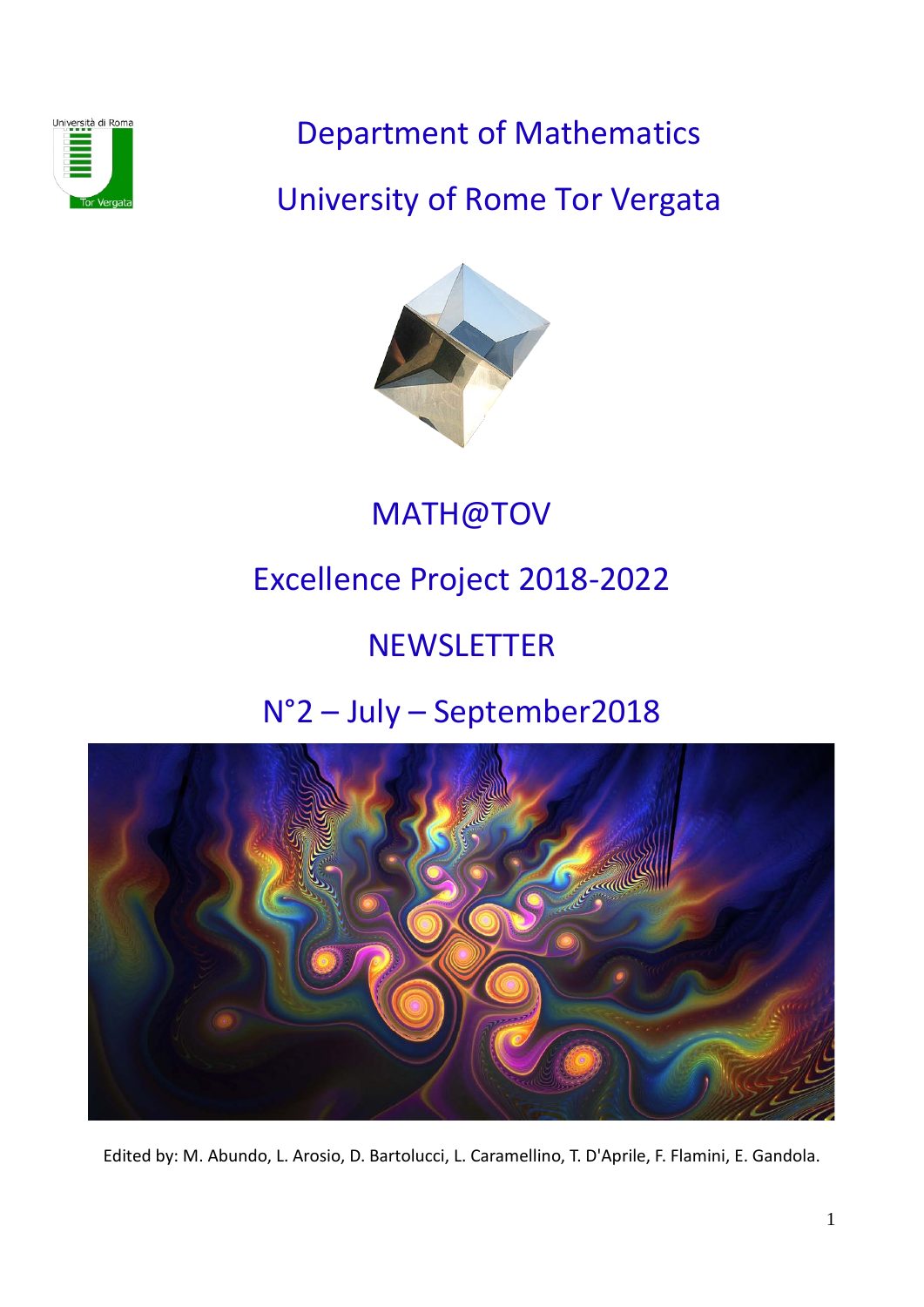## Presentation

The Department of Mathematics of the University of Rome Tor Vergata is distinguished by first class research, often motivated by applications from theoretical physics, astronomy, aerospace, finance, technology and medical science, a high level educational system, and the organization of events in the context of the so-called third mission of the University. For details we refer to the Department's website, [http://www.mat.uniroma2.it](http://www.mat.uniroma2.it/)

The Department aims to increase its leading role in research, math education and math culture. The recently awarded national Excellence Project 2018-2022, denoted by MATH@TOV, offers the opportunity to face new challenges, and its main objectives are:

- foster new collaborations between staff members on advanced research themes
- hire excellent staff members, able to participate in multiple research projects
- stimulate the interaction with excellent math groups, both in public research institutions and industry, and transform the Department into a strategic asset for the development of highly advanced mathematics and its application to specific problems
- increase the international visibility of the Department
- improve the Master and PhD Programs in Mathematics
- intensify the spreading of Math Culture.

See the web page of the project MATH@TOV: <http://www.mat.uniroma2.it/Progetto/>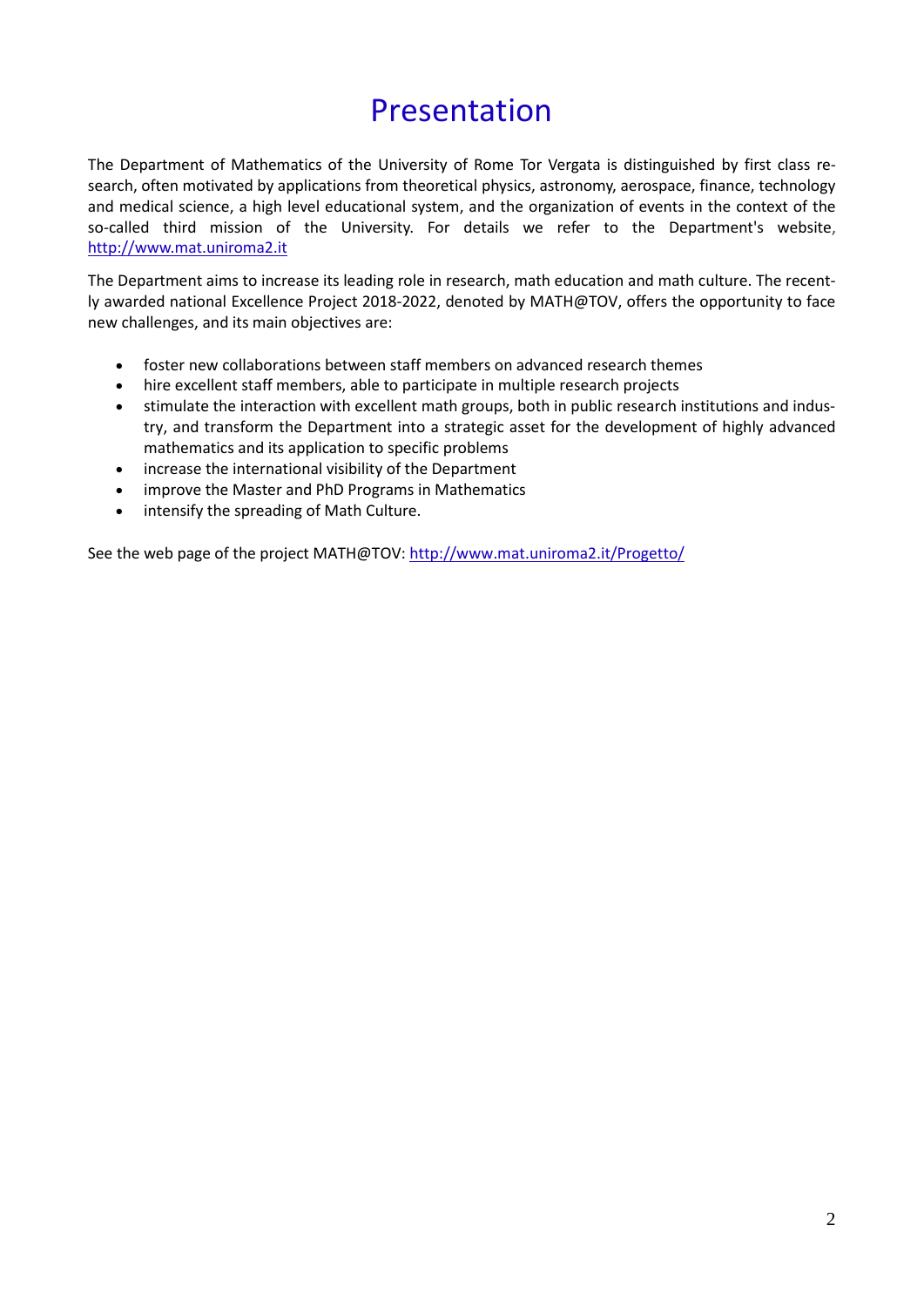### Recruitment



The MIUR Excellence Grant (CUP E83C18000100006, 2018-2022), awarded by the Mathematics Department of the University of Rome Tor Vergata (project MATH@TOV), provides funds for 2 "Tenure-Track" Assistant Professorships (RTD-B) in specific disciplines. In July 2018, the Central Administration of the University confirmed the positions as follows:

- 1 position in Geometry (Settore concorsuale 01/A2-Settore Scientifico Disciplinare MAT/03)
- 1 position in Numerical Analysis (Settore concorsuale 01/A5-Settore Scientifico Disciplinare MAT/08) See

[http://www.uniroma2.it/ammin/senato/2018/23-07-18/10\\_4.pdf](http://www.uniroma2.it/ammin/senato/2018/23-07-18/10_4.pdf) and [http://www.uniroma2.it/ammin/cda/2018/24-07-18/15\\_6.pdf](http://www.uniroma2.it/ammin/cda/2018/24-07-18/15_6.pdf)

Both positions are for three years and, after evaluation, can be converted in tenured Associate Professorships; they will be opened not earlier than 2019 and will be awarded through a public competition. Applicants must have at least three years of experience after PhD completion, and an established research record.

More information will appear soon on [http://www.mat.uniroma2.it/Progetto/r](http://www.mat.uniroma2.it/Progetto/)ecruitment.php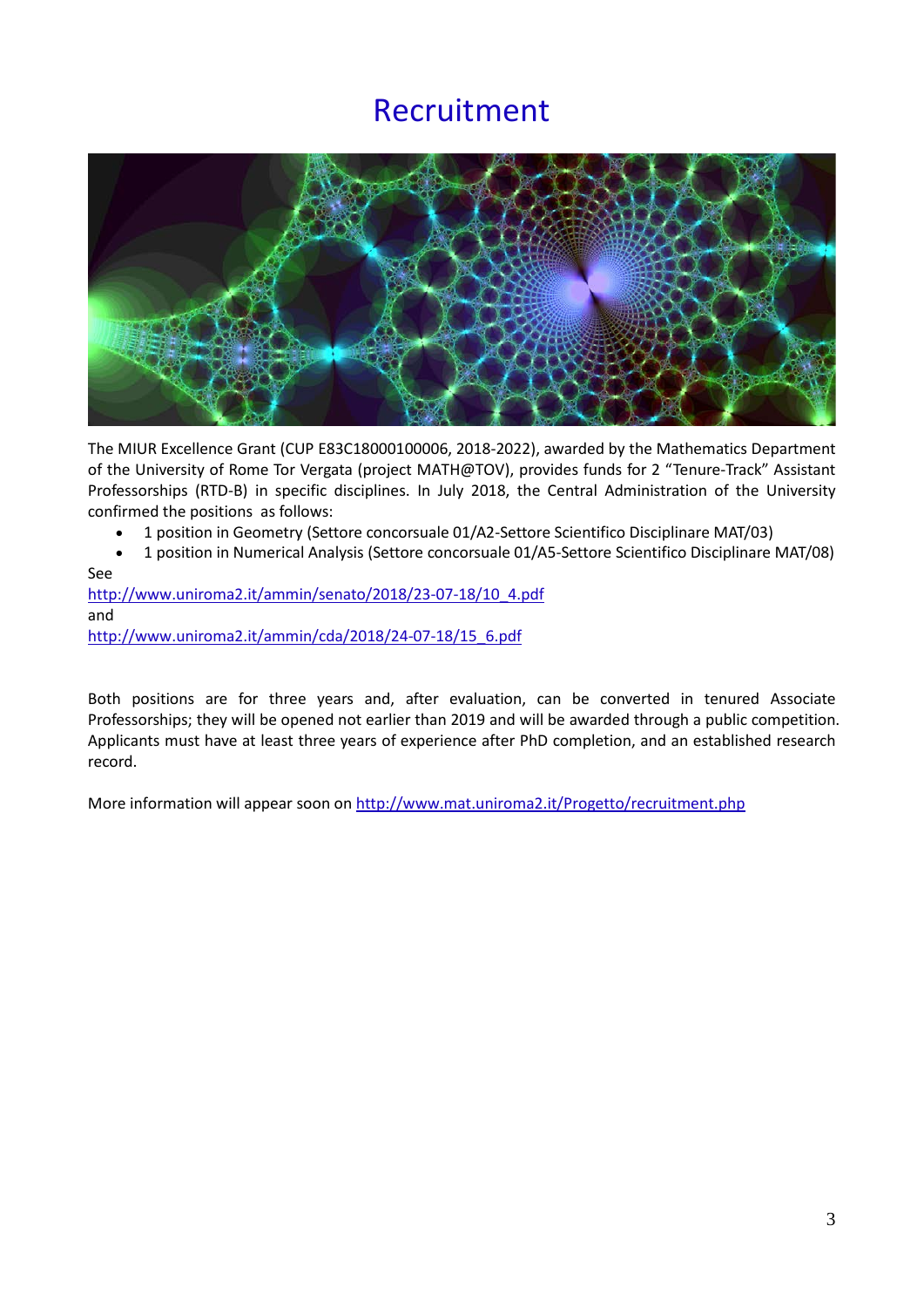### Research



### **Thematic Semesters**

During the period October 2018 - March 2019, MATH@TOV organizes a thematic semester with a series of seminar talks in the following areas ( cf. also<http://www.mat.uniroma2.it/Progetto/short-visit.php> )

#### **Operator Algebras and Quantum Field Theory**

- Among others, we plan to have the following speakers: Gwyn Bellamy (Scotland), Pierre Bieliavsky (Louvain, Belgium), Detlev Buchholz (Goettingen, Germany), Ken Dykema (Texas, USA), Ghislain Fourier (Germany), Klaus Fredenhagen (Hamburg, Germany), Benoit Fresse (France), Michael Magee (UK), Ryszard Nest (Copenhagen, Denmark), Nicola Pinamonti (Genova, Italy), Wolfgang Soergel (Germany), Layla Sorkatty (Sudan).
- Besides the aforementioned activities, on November 16, 2018 we are going to have a day on "**Representation Theory in Rome and Beyond**" with Michel Brion (France), Peter Littelmann (Germany) and Michele Vergne (France) as speakers.
- Furthermore, on February 20-22, 2019 we shall have the workshop "**Foundations and Constructive aspects of QFT**", that is particularly directed to young researchers and PhD students; the workshop will be held at the *Galilei Institute* in Florence, within the collaboration frame between the *Center for Mathematics and Theoretical Physics* of our Department and the *National Institute for NuclearPhysics.*

#### **Holomorphic dynamics and geometry of complex manifolds and spaces, and their interplay**

- Among others, we will have seminar talks by Marco Abate (Pisa, Italy), Alberto Abbondandolo (Germany), Cinzia Bisi (Ferrara, Italy), Manuel Contreras (Spain), Eleonora Di Nezza (France), Hakan Samuelsson Kalm (Sweden), Likas Kosinski (Poland), Frank Kutzchebausch (Switzerland), Fulvio Ricci (SNS Pisa, Italy), Tatsuo Suwa (Japan), Adriano Tomassini (Parma, Italy), Erlend Wold (Norway), Andrew Zimmer (USA).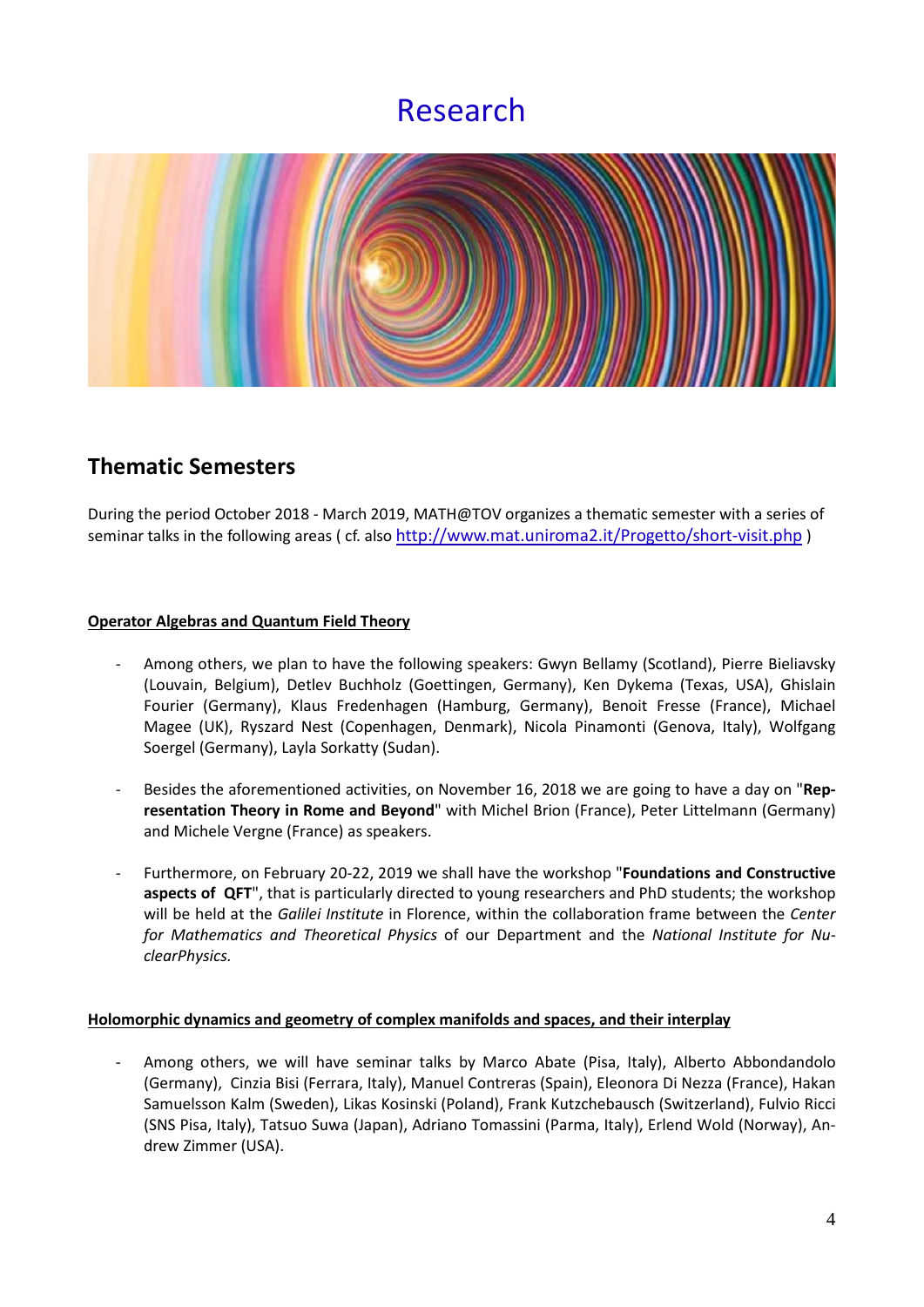- On January 25, 2019 we will organize the mini-workshop "**Random Waves and Stochastic Geometry**", with seminar talks by Dmitry Belyaev (Oxford, UK), Anne Estrade (Paris Descartes, France), Igor Wigman (King's College, UK).
- Besides these activities, we will have the workshop "**Dynamical Systems: from Geometry to Mechanics**", which will take place at the Mathematics Department of the University of Rome Tor Vergata during the period February 5-8, 2019 and which is a link of this part of pure research themes of the project with the more applied part.

#### **Mathematical techniques for Earth and Space Science**

- Among others, we plan to have the following speakers: Mauro Carfora (Italy), Anna Maria Cherubini (Italy), Cristel Chandre (France), Guido Ciraolo (France), Yabebal Fantaye (South Africa), Rida Farouki (USA), Helene Frankowska (France), Catalin Gales (Romania), Sokol Ndreca (Brazil), Rocio Isabel Paez (Italy), Alicia Simon-Petit (France), Giovanna Tinetti (UK).
- The activities will end with the workshop "**Mathematical Models and Methods in Earth and Space Sciences**", which will take place at the Mathematics Department of the University of Rome Tor Vergata during the period March 19-22, 2019.

#### **PDE's of Liouville type in Physics and Geometry**

- Within MATH@TOV we shall have, among others, Marcello Lucia (CUNY New-York, USA) and Zheng Huang (CUNY New-York, USA). They will deliver seminars on the immersion problem for minimal surfaces.
- The topic will be expanded in several directions in the scientific school "**Variational approaches to PDE's**" to be held on March 13-14, 2019, see the link [http://axp.mat.uniroma2.it/~molle/Scuola2019/.](http://axp.mat.uniroma2.it/%7Emolle/Scuola2019/)

### **Conferences, Advanced Lecture Series, Scientific Schools**

MATH@TOV is funding a wide activity of conferences/advanced lecture series/schools. Recent and next events are listed below.

#### **1) DEPARTMENT DAY**

Venue and Date: Department of Mathematics, University of Rome Tor Vergata, Rome, December 19, 2018

The **Department Day** will be held at the Department of Mathematics; among other things, it will be the occasion to celebrate MATH@TOV, with seminar talks by invited speakers, established researchers from the Department as well as young researchers (see **Cuozzo-Prize** below).

More detailed information will appear soon on [http://www.mat.uniroma2.it](http://www.mat.uniroma2.it/)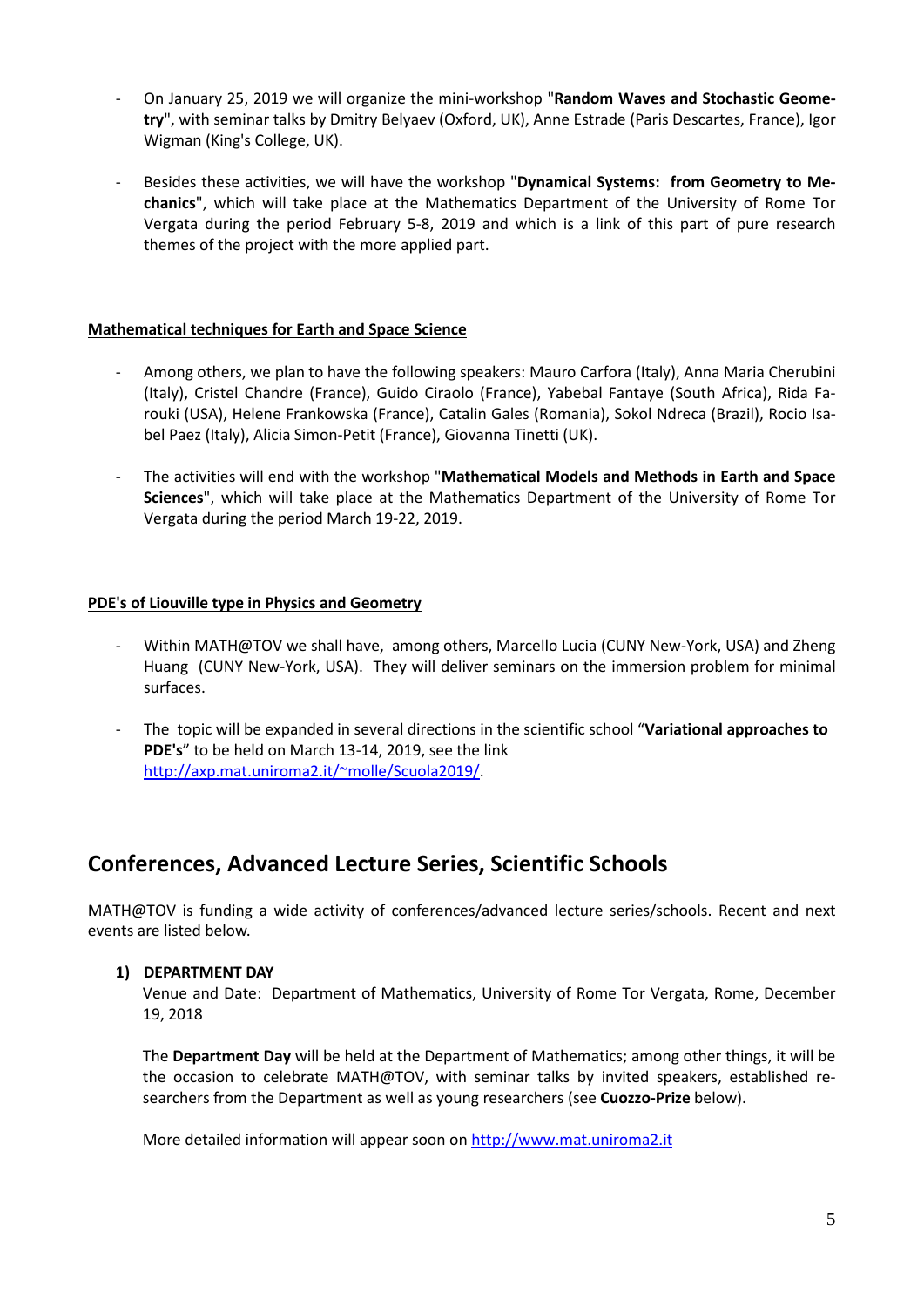#### **2) Workshop "DYNAMICAL SYSTEMS: FROM GEOMETRY TO MECHANICS"**

Link: <http://www.mat.uniroma2.it/Progetto/bridge2019.php>

Venue and Period: Department of Mathematics, University of Rome Tor Vergata, Rome, February 5- 8, 2019

This workshop aims to provide a forum for discussion, exchange and collaboration on the most recent advances in dynamical systems, from different perspectives. Addressed topics include: Complex Dynamics, Ergodic Theory, Hamiltonian and Symplectic Dynamics, Smooth Dynamics, Topological Dynamics.

#### **Invited Speakers**

- Marie-Claude Arnaud (Université d'Avignon, France)
- Viviane Baladi (IMJ-PRG, Sorbonne Université, France)
- Eric Bedford (Stony Brook University, United States of America)
- Pierre Berger (Université Paris 13, France)
- Rafael de la Llave (Georgia Institute of Technology, United States of America)
- Santiago Diaz Madrigal (Universidad de Sevilla, Spain)
- Dmitry Dolgopyat (University of Maryland, United States of America)
- Christos Efthymiopolus (Academy of Athens, Greece)
- Nuria Fagella (Universitat de Barcelona, Spain)
- Albert Fathi (Georgia Institute of Technology, United States of America)
- John Erik Fornaess (Norwegian University of Science and Technology, Norway)
- Vadim Kaloshin (University of Maryland, United States of America)
- Stefano Luzzatto (Abdus Salam International Centre for Theoretical Physics (ICTP, Italy)
- Stefano Marmi (Scuola Normale Superiore di Pisa, Italy)
- Gabriella Pinzari (Università degli Studi di Padova, Italy)
- Jasmin Raissy (Université de Toulouse, France)
- David Sauzin (CNRS-IMCCE, France)
- Tere M-Seara (Universitat Politécnica de Catalunya, Spain)
- Amie Wilkinson (University of Chicago, United States of America)

#### **Registration**

Participation is free, but registration is necessary. To register, please follow this link: <http://www.mat.uniroma2.it/Progetto/Eventi/entry-bridge2019.php>

The deadline is November 20, 2018. However, registration might be closed earlier, whenever the maximum capacity of the lecture room is reached. A limited number of grants covering lodging expenses will be available.

#### **Scientific and Organizing Committee**

Filippo Bracci, Alessandra Celletti, Carlangelo Liverani, Alfonso Sorrentino

#### **3) Workshop "MATHEMATICAL MODELS AND METHODS IN EARTH AND SPACE SCIENCES"**

Link:<http://www.mat.uniroma2.it/Progetto/mmmess19.php>

Venue and Period: Department of Mathematics, University of Rome Tor Vergata, Rome, March 19- 22, 2019

The workshop aims to provide a forum for discussion, exchange and collaboration on the most recent mathematical developments in earth and space sciences. Addressed topics include: mathematical models for space debris and air traffic stability of planets and satellites, data analysis in cosmology, numerical techniques in plasma physics, uncertainty quantification mathematical models in climatology.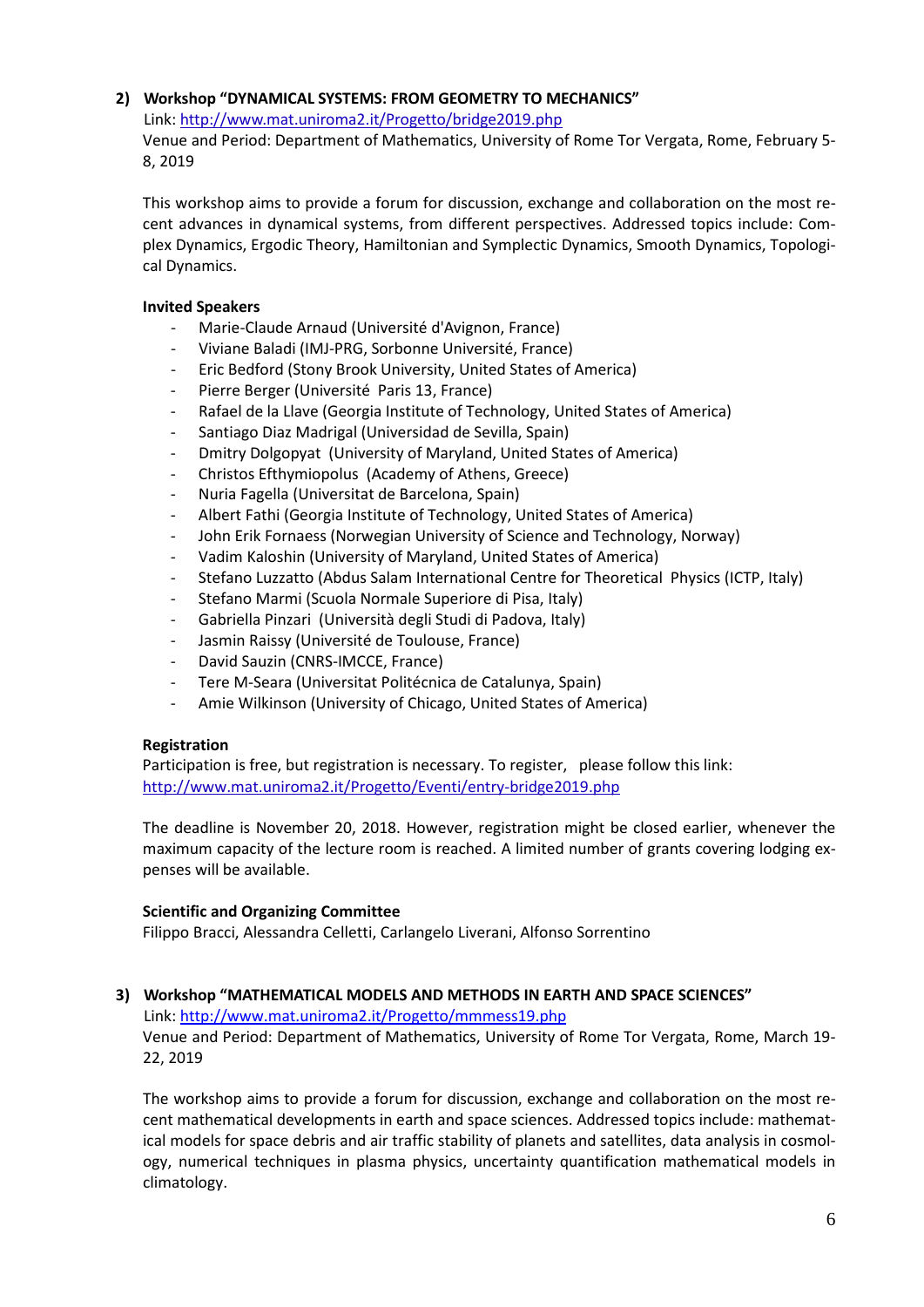#### **Invited Speakers**

- Ethan Anderes (University of California at Davis, USA)
- Yosh Ashkenazy (Ben-Gurion University of the Negev, Israel)
- Roberto Battiston (Agenzia Spaziale Italiana, Italy)
- Annalisa Bracco (Georgia Institute of Technology, USA)
- Camilla Colombo (Politecnico di Milano, Italy)
- Tor Dokken (SINTEF, Norway)
- Giovanni Gronchi (Università di Pisa, Italy)
- Silvio Gualdi (CMCC, Bologna, Italy)
- Àngel Jorba (Universitat de Barcelona, Spain)
- Angela Kunoth (Universität zu Köln, Germany)
- Daniela Mansutti (IAC-CNR, Roma, Italy)
- Jason McEwen (University College, London, UK)
- Salvatore Miccichè (Università di Palermo, Italy)
- Antonello Provenzale (IGG-CNR, Pisa, Italy)
- Eric Sonnendrücker (IPP, Garching, Germany)
- Jean-Luc Starck (CEA, Paris-Saclay, France)
- Emmanuel Trélat (Sorbonne Université Paris 6, France)
- Massimiliano Vasile (University of Strathclyde, Glasgow, UK)

#### **Registration**

Participation is free, but registration is necessary. To register, please follow this link: <http://www.mat.uniroma2.it/Progetto/Eventi/entry-mmmess19.php>

The deadline is November 20, 2018. However, registration might be closed earlier, whenever the maximum capacity of the lecture room is reached. A limited number of grants covering lodging expenses will be available.

#### **Scientific and Organizing Committee**

Michiel Bertsch, Piermarco Cannarsa, Alessandra Celletti, Carla Manni, Domenico Marinucci, Massimo Picardello, Benedetto Scoppola, Alfonso Sorrentino, Hendrik Speleers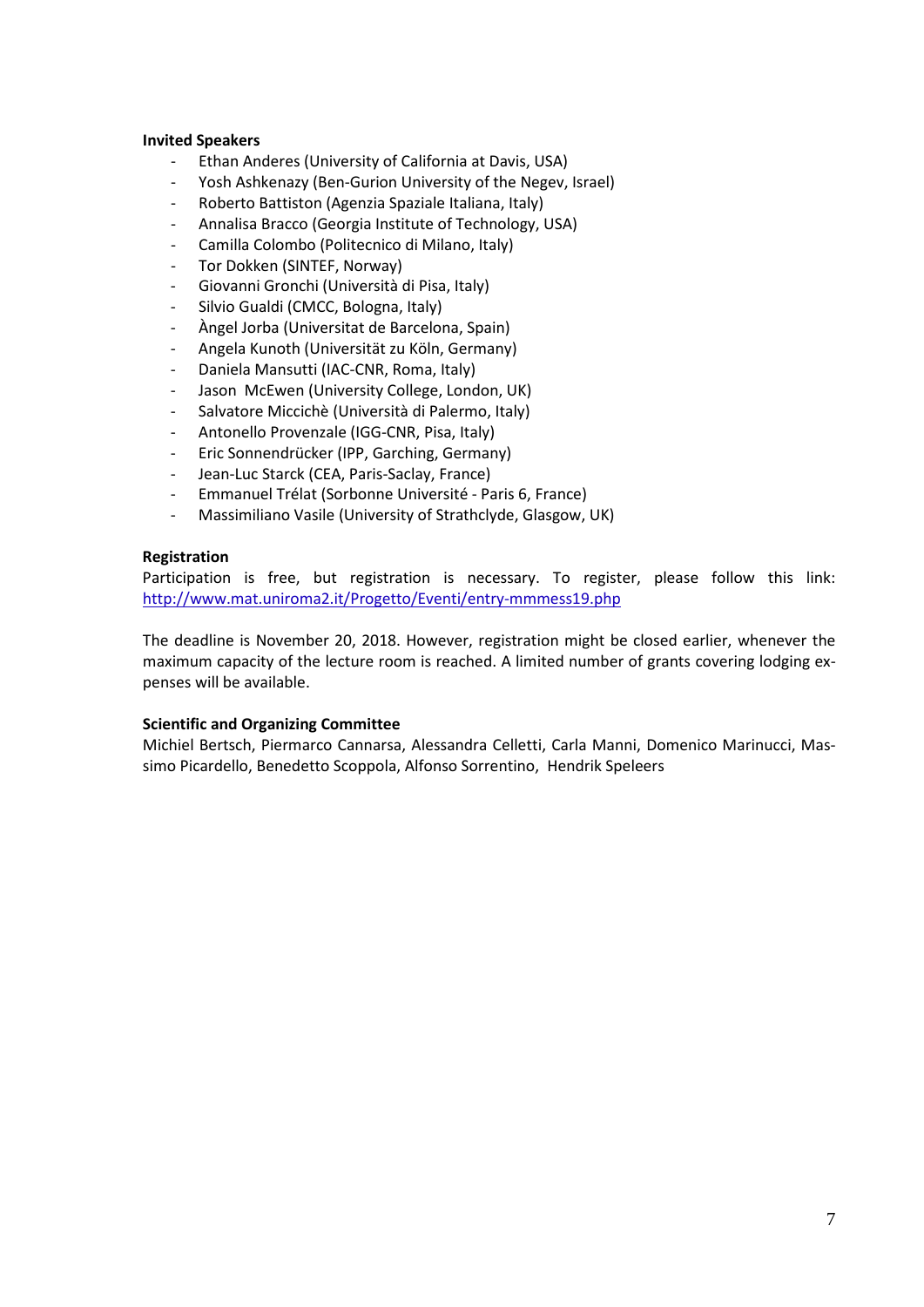## High level teaching activities



### **Cuozzo Prize - PhD School in Mathematics**

The Department of Mathematics hosts the "**Cuozzo Prize**" for young PhD graduates in Mathematics, sponsored by Vincenzo and Stefania Cuozzo in memory of Michele Cuozzo.

Application deadline: October 26, 2018, 12:00 noon.

The recipient will be invited to present a lecture at the **Department Day** on December 19, 2018.

Application Call[: http://www.mat.uniroma2.it/~lucia/Docs\\_avvisi-dip/PremioCuozzo2018\\_prot.pdf](http://www.mat.uniroma2.it/%7Elucia/Docs_avvisi-dip/PremioCuozzo2018_prot.pdf)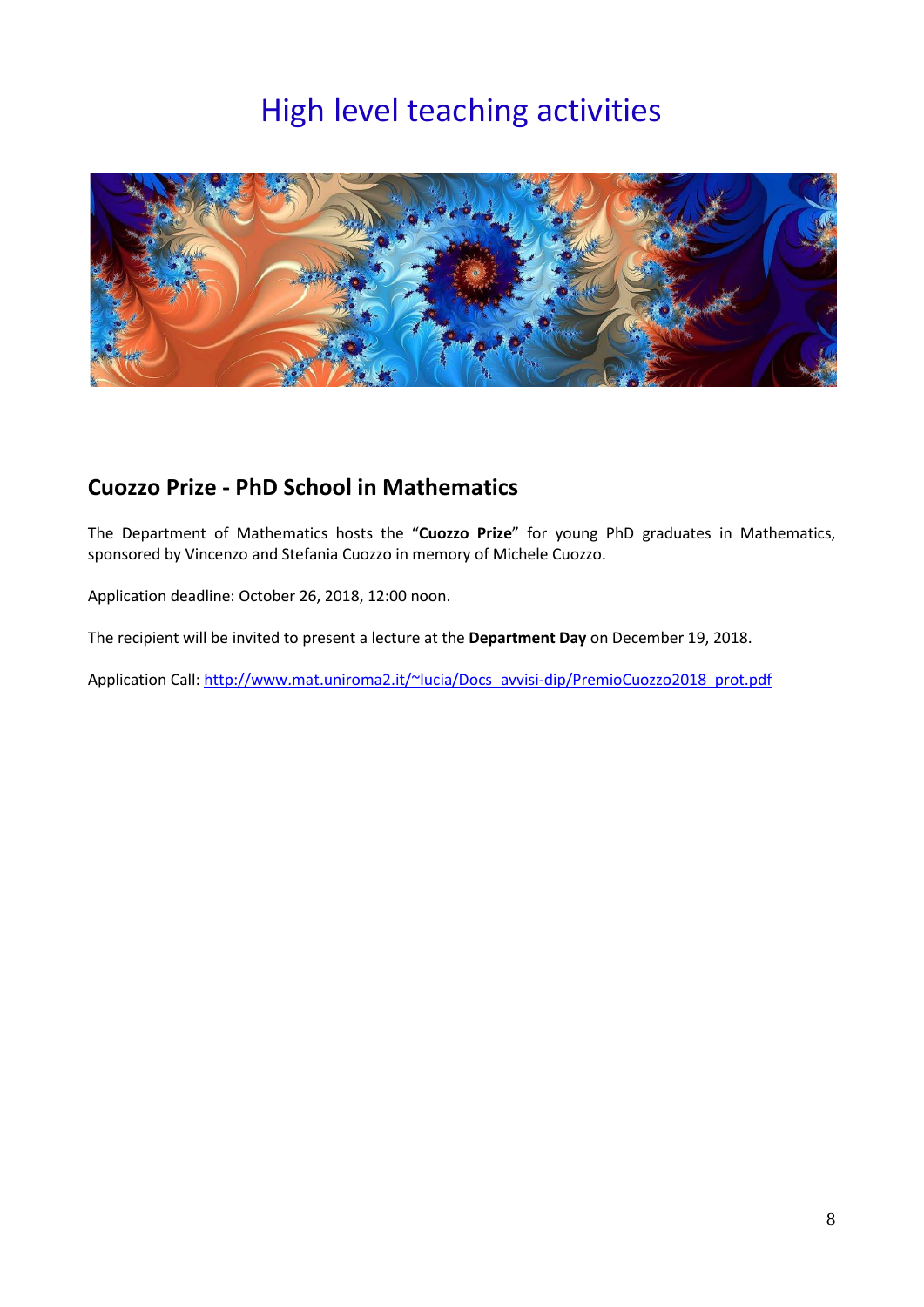## General Activities



- The construction of a common room, which connects the two corridors on the second floor of the Mathematics Department, has begun.
- Expansion of rooms for the new Computing Centre of the Mathematics Department has been started. A new high performance server for parallel computing will be hosted in these rooms.

More details will appear in the future on [http://www.mat.uniroma2.it](http://www.mat.uniroma2.it/)